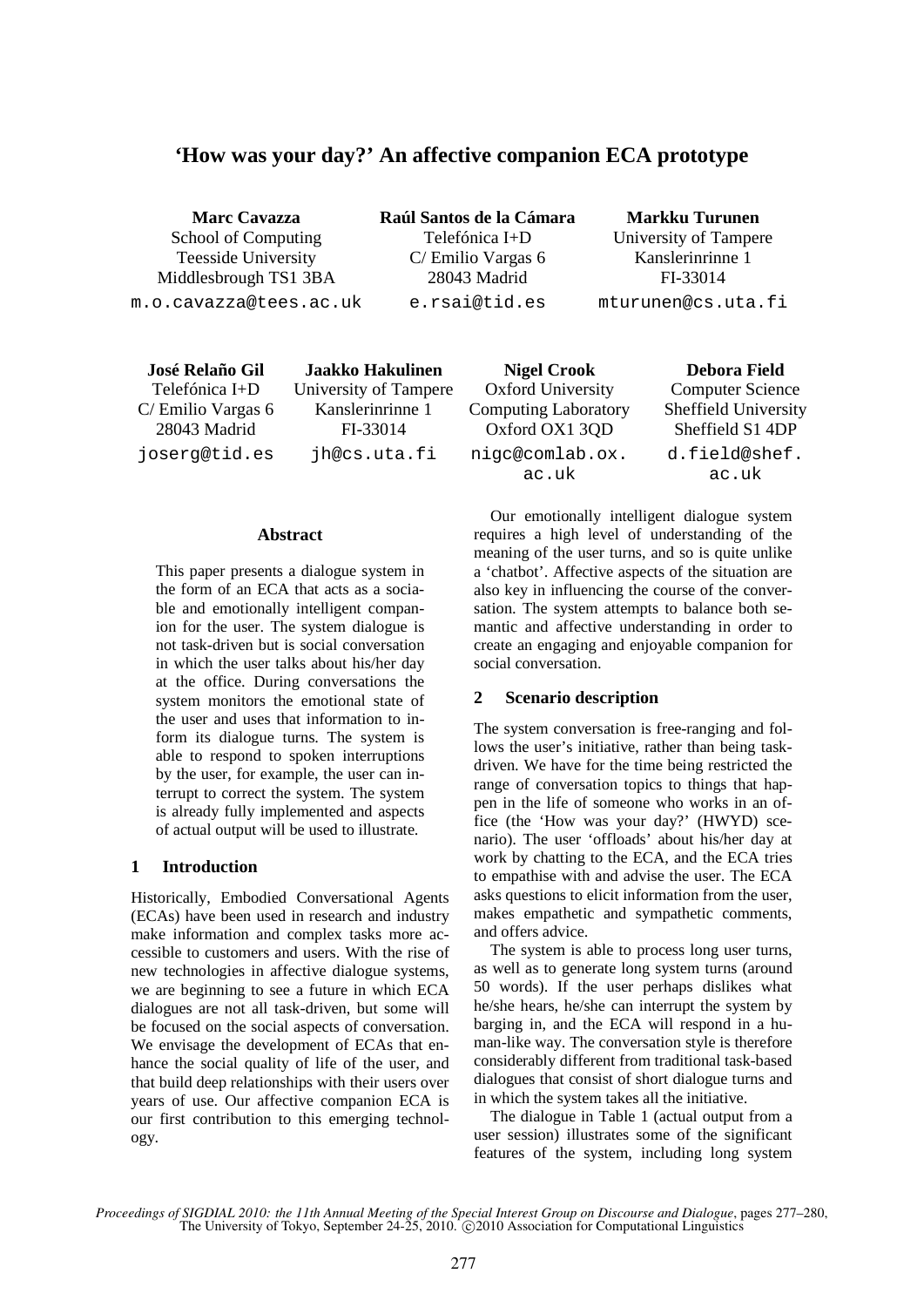| c. | COMPANIONS DIALOGUE SYSTEM MONITOR<br><b>SYSTEM:</b><br>: it's always reassuring to hear good news!<br>SYSTEM:<br>SYSTEM:<br>: it's right to feel good about such a good situation.<br>: I am quite fond of getting new stuff.<br><b>SYSTEM:</b><br>: I'm happy that your mood improves. |                                                                                                                                                                                                  |            | <b>ENGLISH COMPANION</b><br><b>PROTOTYPE</b><br>$\alpha$ |    |            |  |
|----|------------------------------------------------------------------------------------------------------------------------------------------------------------------------------------------------------------------------------------------------------------------------------------------|--------------------------------------------------------------------------------------------------------------------------------------------------------------------------------------------------|------------|----------------------------------------------------------|----|------------|--|
|    | <b>SYSTEM:</b><br>when they happen.<br>SYSTEM: (im)                                                                                                                                                                                                                                      | : it's worth remembering you should take time to enjoy the good things<br>: great!                                                                                                               |            |                                                          |    | ATT        |  |
|    | <b>EMO VOICE</b><br><b>USER</b><br><b>EMOTION FUSION</b><br>SYSTEM: [dml]                                                                                                                                                                                                                | Positive-Active<br>: thanks and I think it's a good thing because it means get to meet<br>other people in the department and socialise with them<br>POSITIVE ACTIVE<br>: so what will happen now |            | KB                                                       | IM | ASR        |  |
|    | <b>EMO VOICE</b><br>SYSTEM: [im]<br>USER<br><b>EMOTION FUSION</b><br>SYSTEM:<br><b>SYSTEM:</b>                                                                                                                                                                                           | Positive-Active<br>: indeed!<br>: That I can chat with my colleagues outside the meetings<br>POSITIVE ACTIVE<br>: you seem a bit too delighted!                                                  | <b>ECA</b> |                                                          | EV |            |  |
|    | SYSTEM:<br><b>EMO VOICE</b><br>SYSTEM: (im)<br><b>USER</b>                                                                                                                                                                                                                               | : the meeting is perhaps a bad thing!<br>: well you know you seem happy for such a bad situation.<br>Negative-Active<br>: oh dearl<br>: I hate my project                                        | <b>NLG</b> | DM                                                       |    | <b>DAT</b> |  |
|    | <b>EMOTION FUSION</b><br>SYSTEM:<br>SYSTEM:<br><b>SYSTEM:</b>                                                                                                                                                                                                                            | NEGATIVE ACTIVE<br>: it's forgivable how you are feeling!<br>: i am quite fond of your day.<br>: you ought not to maybe be more worried about it.                                                | ASM        | NLU                                                      | EM | <b>SA</b>  |  |

*Figure 1: Screenshot of the prototype interface* 

turns, user interruptions and emotional analysis of user input.

| $User_1$            | Worst day ever. I arrived late be-<br>cause of the traffic.                                                                                                                                                                                                                                                                                                                       |
|---------------------|-----------------------------------------------------------------------------------------------------------------------------------------------------------------------------------------------------------------------------------------------------------------------------------------------------------------------------------------------------------------------------------|
| System <sub>l</sub> | You have my sympathy. What<br>happened next?                                                                                                                                                                                                                                                                                                                                      |
| User <sub>2</sub>   | I missed the meeting on project<br>responsibilities; got more work<br>dumped on me. Just what I don't<br>need. I'm already likely to miss<br>the deadline. [ECA looks worried<br>when user's negative tone is de-<br><i>tected</i>                                                                                                                                                |
| System <sub>2</sub> | Sorry to hear that. Who was at the<br>meeting?                                                                                                                                                                                                                                                                                                                                    |
| User <sub>3</sub>   | Only my team. They gave me a<br>set of PowerPoint slides from the<br>meeting. I spent the rest of the day<br>reading them but my computer<br>kept crashing because of updates.                                                                                                                                                                                                    |
| System <sub>3</sub> | Oh dear! It is understandable how<br>you must be feeling. It's right to<br>be unhappy about such a bad situ-<br>ation. Try not to worry about<br>missing the deadline because of<br>the technical problems. [At this<br>point user interrupts ECA by<br>beginning turn User <sub>4</sub> ] It's sad that<br>your motivation could be affected<br>by them. [System stops speaking] |
| User <sub>4</sub>   | No, I'm not worried about the<br>technical problems, I'm worried<br>about the amount of extra work on<br>this project and the deadline.                                                                                                                                                                                                                                           |
| $System_4$          | What is the project about?                                                                                                                                                                                                                                                                                                                                                        |

*Table 1: Dialogue example* 

A video demonstration of the system in action is available at:

http://www.youtube.com/watch?v= BmDMNguQUmM

## **3 Architecture**

Figure 1 shows a screen shot taken at run-time of actual system output. The ECA is represented on a screen as a woman (waist up) who displays natural, human-like movements and performs a wide range of complex facial expressions, bodily movements, and hand and arm gestures.

The screen also displays a transcript of the user and system turns. The user turns shown constitute the output of the Automatic Speech Recogniser (ASR). The system's analysis of the user's emotional state is also shown.

The right-most panel of the screen shows graphics which convey real-time information about how the dialogue is being processed. It presents a streamlined view of the software modules that comprise the system. Module activity is visually represented at run-time by flashing colours. This 'glass-box' approach enables detailed observation and analysis of system procedure at run-time.

The system comprises a number of distinct modules that are connected using Inamode, a hub-based message-passing framework using XML formatted messages over plain text sockets.

The system's ASR is the Nuance<sup>TM</sup> dictation engine. This is run in parallel with our own acoustic analysis pipeline which extracts low level (pitch, tone) speech features and also high-level features such as emotional characteristics. Analysis of the emotions is currently carried out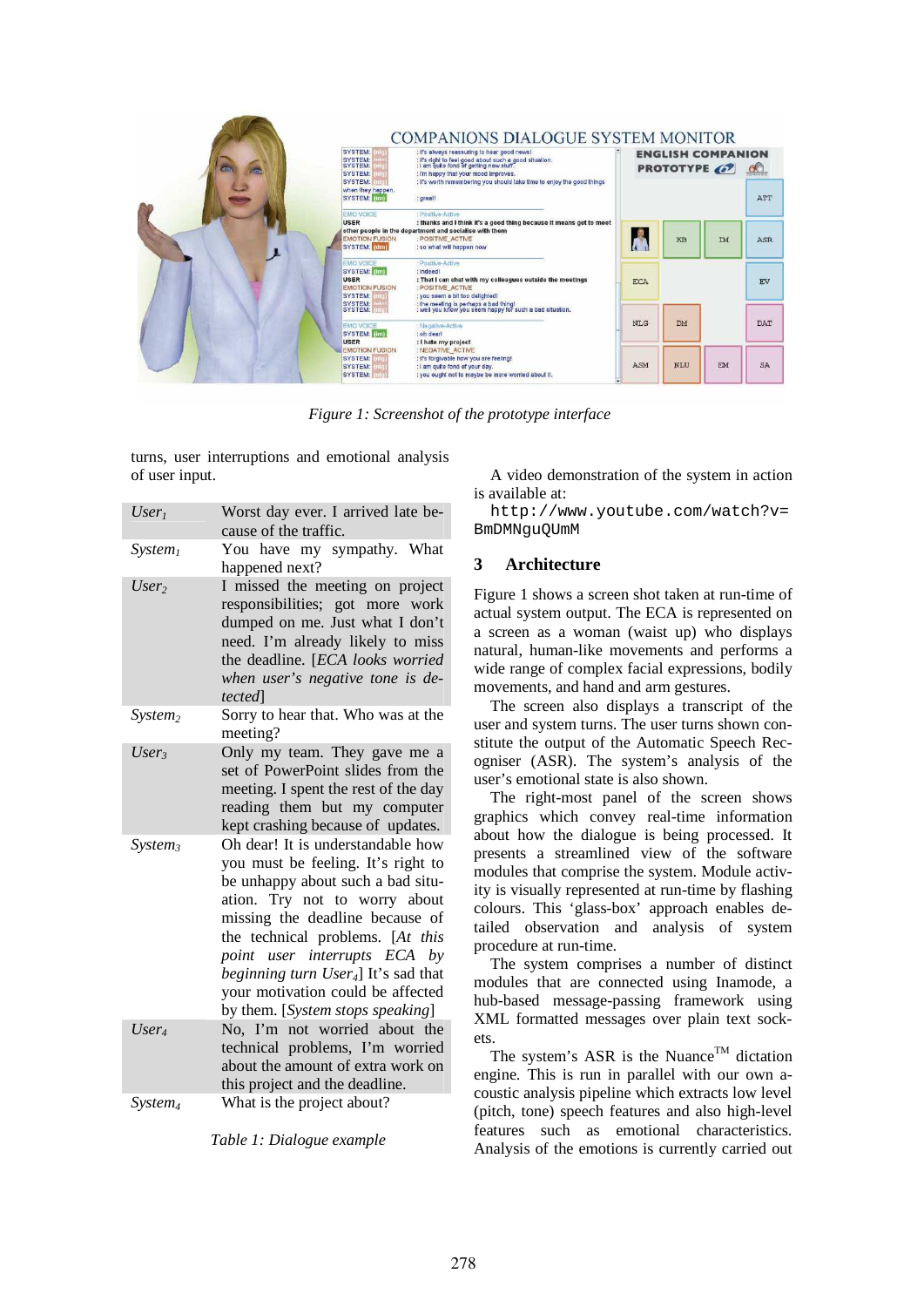by EmoVoice (Vogt et al. (2008)). The ASR output strings are analysed for sentiment by the AFFECTiS system (Moilanen and Pulman (2007, 2009)) and classed as positive, neutral, or negative. This output is fused with the output from EmoVoice to generate a value that represents the user's current emotional state, which is expressed as a valence+arousal pairing (with five possible values).

The ASR output goes to our own Natural Language Understanding (NLU) module which performs syntactic and semantic analysis of user utterances and derives noun phrases and verb groups and associated arguments. Events relevant to the scenario (*e.g.*, promotions, redundancies, meetings, arguments, *etc*.) are recognised by the NLU and are used to populate an ontology (a model of the conversation content). The system is currently able to recognize and respond to more than 30 event types.

The events recognised in a user turn are labelled with the output of the Emotion Module for that turn; the result is a representation of both the semantic and affective information that the user might be trying to convey.

Our own rule-based Dialogue Manager (DM) takes the affect-annotated semantic output of the NLU, and from that and its model of the conversation content determines the next system turn. It will either ask a question about the events that occurred in the user's day, express an opinion on the events already described, or make empathetic comments. Whenever the system has gained sufficient understanding of a key event in the user's day, it generates a complex long turn that encapsulates comfort, opinion, warnings and advice to the user.

These long system turns are generated by our own plan-based Affective Strategy Module that makes an appraisal of the user's situation and generates an appropriate emotional strategy (Cavazza et al. (2010)). This strategy—expressed as an abstract, conceptual representation—is handed to our own Natural Language Generator (NLG) that maps it into a series of linguistic surface forms (usually 4 or 5 sentences). We use a style-controllable system using Tree-Furcating Grammars (an extension of the Tree-Adjoining Grammars formalism (Joshi et al. (1997)). This ensures the generation of a large set of different surface forms from the same semantic input.

The output of the NLG is passed to a module that adds this information to its system turn instructions for the ECA. The ECA has been developed around the Haptek<sup>TM</sup> toolkit and is controlled using an FML-like language (after Hernández et al. (2008)). This 2-D embodiment produces gestures, facial expressions, and body movements that convey the emotional state of the ECA. Its movements and expressions enable it to visually display interest and enjoyment in talking to the user, and to display empathy with the user. The speech synthesis module is our own emotion-focused extension of the Loquendo<sup>TM</sup> TTS system. It includes paralinguistic elements such as exclamations and laughter, and emotional prosody generation for negative and positive utterances.

## **4 Special procedural features**

A significant processing design feature of the system is that there are two main processing loops from user input to system output; a 'long loop' which passes through all the components of the system; and a 'short loop' or 'feedback loop' which will now be discussed (the procedure already described in Section 3 is the long loop procedure).

## **4.1 Feedback loop**

The feedback loop ('short loop') bypasses many linguistic components and generates immediate reactions to user activity. The main function of the short loop is maintain user engagement by preventing unnaturally long gaps of ECA inactivity. The feedback loop engages the acoustic analysis components, the TTS, and the ECA. It is responsible for the generation of real-time (< 500 ms) reactions in the ECA in response to the emotional state of the user. It attempts to align both verbal behaviour (backchannelling) and nonverbal behaviour (facial expressions, gestures, and general body language) to the emotions detected during most recent user turn. In order to achieve a reasonable level of realism, these system reactions to the perceived emotional state of the user need to be perceptibly instantaneous. Using this short feedback loop that bypasses many of the linguistic components ensures this.

The feedback loop is also occasionally used to make sympathetic comments immediately after the user stops speaking. These act as acknowledgements of the emotion expressed by the user. An example can be seen in the System<sub>2</sub> turn of the example dialogue in Table 1:

#### 1.*"Sorry to hear that. Who was at the meeting?"*

Here, the first utterance was spoken by the system within a few tenths of a second after the end